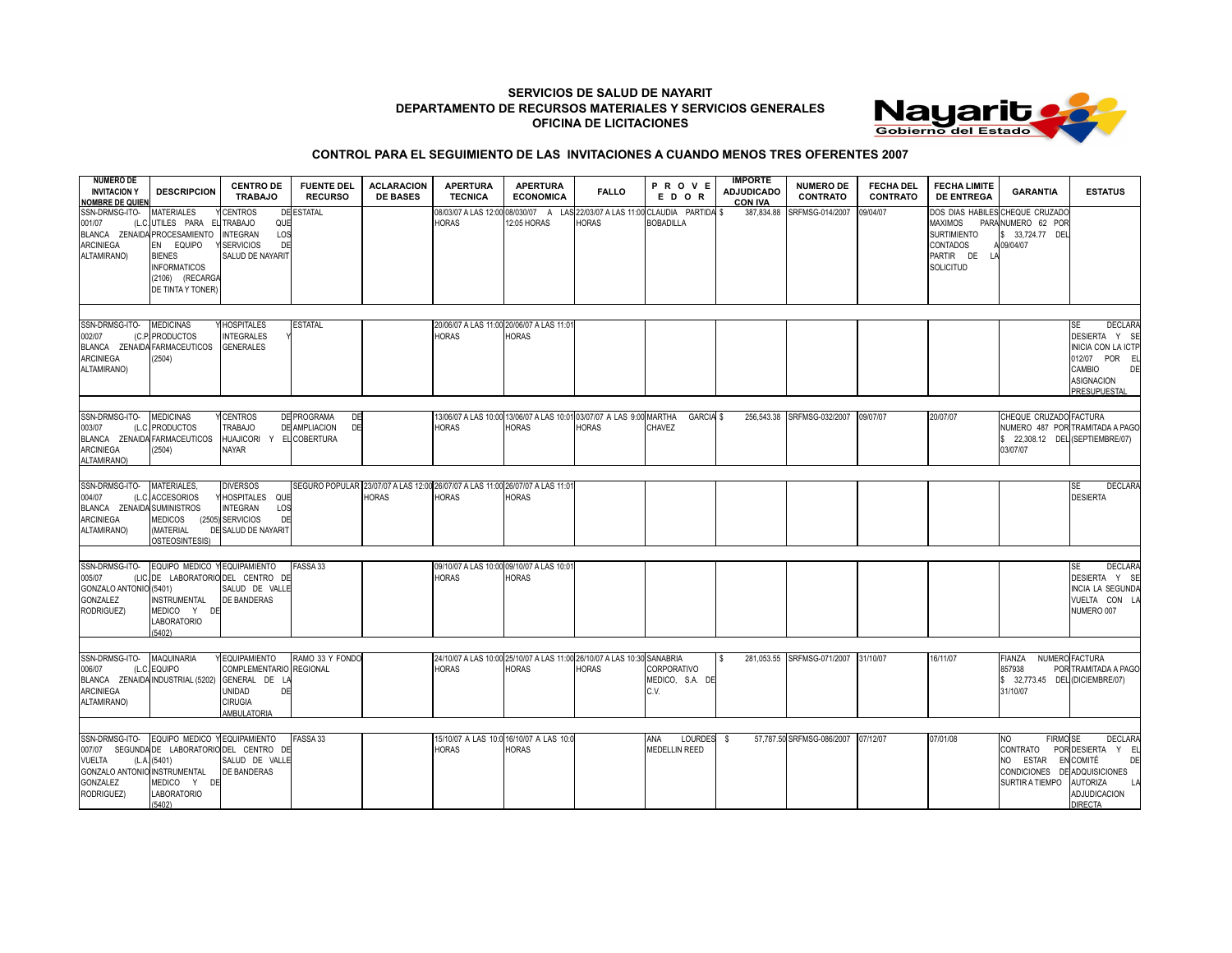|                                                                                                                           |                                                                                                                                                                                                     |                                                                        |                                                                                                                           |              |                                                           |                                                           |                                                                                                                           | COMISIONES<br><b>REPRESENTACION</b><br>ES MEDICAS, S.A.<br>DE C.V. | \$  | 664,671.25 SRFMAG-087/2007 07/12/07 |          | 07/01/08 | <b>FIANZA</b><br>3201<br>0001000187 000000 PAGO<br>0000<br>\$ 57,797.50 DEL | NUMERO FACTURAS<br>4607 TRAMITADAS<br>POR (DICIEMBRE/07)                                                                                          |
|---------------------------------------------------------------------------------------------------------------------------|-----------------------------------------------------------------------------------------------------------------------------------------------------------------------------------------------------|------------------------------------------------------------------------|---------------------------------------------------------------------------------------------------------------------------|--------------|-----------------------------------------------------------|-----------------------------------------------------------|---------------------------------------------------------------------------------------------------------------------------|--------------------------------------------------------------------|-----|-------------------------------------|----------|----------|-----------------------------------------------------------------------------|---------------------------------------------------------------------------------------------------------------------------------------------------|
|                                                                                                                           |                                                                                                                                                                                                     |                                                                        |                                                                                                                           |              |                                                           |                                                           |                                                                                                                           |                                                                    |     |                                     |          |          | 10/12/07                                                                    |                                                                                                                                                   |
|                                                                                                                           |                                                                                                                                                                                                     |                                                                        |                                                                                                                           |              |                                                           |                                                           |                                                                                                                           | <b>MATERIALES</b><br>E<br><b>INSTRUMENTOS</b><br>PARA              | - S | 37,112.70 SRFMSG-088/2007 07/12/07  |          | 07/01/08 | CHEQUE NUMERO FACTURAS<br>13919<br>POR<br>3.227.19                          | \$TRAMITADAS<br><b>DEL PAGO</b>                                                                                                                   |
|                                                                                                                           |                                                                                                                                                                                                     |                                                                        |                                                                                                                           |              |                                                           |                                                           |                                                                                                                           | LABORATORIO, S.A.<br>DE C.V.                                       |     |                                     |          |          | 10/12/07                                                                    | (DICIEMBRE/07)                                                                                                                                    |
|                                                                                                                           |                                                                                                                                                                                                     |                                                                        |                                                                                                                           |              |                                                           |                                                           |                                                                                                                           | <b>DISEÑO</b><br>TECNOLOGICO EN<br>LABORATORIOS,<br>S.A. DE C.V.   | -S  | 86,972.71 SRFMSG-089/2007 07/12/07  |          | 07/01/08 | CHEQUE NUMERO FACTURAS<br>2892 POR \$7,562.84 TRAMITADAS<br>DEL 10/12/07    | PAGO<br>(DICIEMBRE/07)                                                                                                                            |
|                                                                                                                           |                                                                                                                                                                                                     |                                                                        |                                                                                                                           |              |                                                           |                                                           |                                                                                                                           | SANABRIA<br>CORPORATIVO<br>MEDICO, S.A. DE<br>C.V.                 | -S  | 81,144.00 SRFMSG-090/2007           | 07/12/07 | 07/01/08 | CHEQUE NUMERO FACTURAS<br>6580 POR \$7,056.00 TRAMITADAS<br>DEL 13/12/07    | PAGO<br>(DICIEMBRE/07)                                                                                                                            |
|                                                                                                                           |                                                                                                                                                                                                     |                                                                        |                                                                                                                           |              |                                                           |                                                           |                                                                                                                           |                                                                    |     |                                     |          |          |                                                                             |                                                                                                                                                   |
| 008/07<br>BLANCA ZENAIDA (5401)<br><b>ARCINIEGA</b><br>ALTAMIRANO)                                                        | SSN-DRMSG-ITO- EQUIPO MEDICO Y HOSPITAL                                                                                                                                                             | (L.C. DE LABORATORIO GENERAL DE SAN INFRAESTRUCTUR<br><b>FRANCISCO</b> | <b>FONDO</b><br>A SOCIAL PARA LOS<br>ESTADOS (FISE)<br>RAMO <sub>33</sub>                                                 | <b>HORAS</b> | <b>HORAS</b>                                              | <b>HORAS</b>                                              | DE 12/11/07 A LAS 11:00 15/11/07 A LAS 10:00 16/11/07 A LAS 09:00 20/11/07 A LAS 13:00 IISA, S.A. DE C.V.<br><b>HORAS</b> |                                                                    |     | 120,750.00 SRFMSG-077/2007 28/11/07 |          | 12/12/07 | CHEQUE CRUZADO FACTURA<br>\$ 10,500.00 DEL (DICIEMBRE/07)<br>05/12/07       | NUMERO 4492 POR TRAMITADA A PAGO                                                                                                                  |
|                                                                                                                           |                                                                                                                                                                                                     |                                                                        |                                                                                                                           |              |                                                           |                                                           |                                                                                                                           | <b>SANABRIA</b><br>CORPORATIVO<br>MEDICO, S.A. DE<br>C.V.          |     | 400,890.00 SRFMSG-078/2007          | 22/11/07 | 07/12/07 | <b>FIANZA</b><br>34,860.00<br>22/11/07                                      | NUMERO FACTURA<br>72746-0000 POR \$TRAMITADA A PAGO<br>DEL (DICIEMBRE/07)                                                                         |
|                                                                                                                           |                                                                                                                                                                                                     |                                                                        |                                                                                                                           |              |                                                           |                                                           |                                                                                                                           |                                                                    |     |                                     |          |          |                                                                             |                                                                                                                                                   |
| SSN-DRMSG-ITO-<br>009/07 (L.I. JUAN EQUIPO<br>RICARDO MIRANDA TERRESTRE,<br>CASTILLO)                                     | <b>VEHICULOS</b><br>AEREOS,<br>MARITIMOS,<br><b>LACUSTRES</b><br><b>FLUVIALES</b><br><b>DESTINADOS</b><br><b>SERVICIOS</b><br>PUBLICOS Y<br>- Li<br>OPERACIÓN<br>DE<br>PROGRAMAS<br>PUBLICOS (5303) | Y SEGURO POPULAR SEGURO POPULAR                                        |                                                                                                                           |              | 06/11/07 A LAS 13:00 07/11/07 A LAS 9:00<br><b>HORAS</b>  | <b>HORAS</b>                                              |                                                                                                                           |                                                                    |     |                                     |          |          |                                                                             | <b>DECLARA</b><br>SE<br>DESIERTA Y SE<br><b>INICIA LA SEGUNDA</b><br>VUELTA CON L<br>NUMERO 010                                                   |
| SSN-DRMSG-ITO- VEHICULOS<br>010/07 SEGUNDA EQUIPO<br>VUELTA (L.I. JUAN TERRESTRE,<br>RICARDO MIRANDA AEREOS,<br>CASTILLO) | MARITIMOS,<br>LACUSTRES<br><b>FLUVIALES</b><br><b>DESTINADOS</b><br><b>SERVICIOS</b><br>PUBLICOS Y LA<br>OPERACIÓN<br>DE<br>PROGRAMAS<br>PUBLICOS (5303)                                            | Y SEGURO POPULAR SEGURO POPULAR                                        |                                                                                                                           |              | <b>HORAS</b>                                              | 15/11/07 A LAS 13:00 16/11/07 A LAS 10:00<br><b>HORAS</b> |                                                                                                                           | <b>RICARDO</b><br>GARATE Y CIA., S.A.<br>DE C.V.                   | L.S | 557,699.00 SRFMSG-094/207           | 05/12/07 | 15/12/07 |                                                                             | <b>DECLARA</b><br><b>SE</b><br>DESIERTA Y E<br>COMITÉ AUTORIZ<br>LA ADJUDICACION<br>DIRECTA FACTURA<br><b>TRAMITADA</b><br>PAGO<br>(DICIEMBRE/07) |
|                                                                                                                           |                                                                                                                                                                                                     |                                                                        |                                                                                                                           |              |                                                           |                                                           |                                                                                                                           |                                                                    |     |                                     |          |          |                                                                             |                                                                                                                                                   |
| SSN-DRMSG-ITO-<br>011/07<br>GONZALO ANTONIO (5206)<br>GONZALEZ<br>RODRIGUEZ)                                              | <b>BIENES</b><br>(LIC. INFORMATICOS                                                                                                                                                                 | <b>EQUIPAMIENTO</b><br>UNIDAD<br><b>CIRUGIA</b><br>AMBULATORIA         | PROGRAMA<br>DE<br>COMPLEMENTARIO FORTALECIMIENTO<br>GENERAL DE LA DE LA OFERTA DE<br>DE LOS SERVICIOS DE<br>SALUD (FOROS) |              | 26/11/07 A LAS 10:00 28/11/07 A LAS 10:00<br><b>HORAS</b> | <b>HORAS</b>                                              |                                                                                                                           |                                                                    |     |                                     |          |          |                                                                             | <b>SE</b><br><b>DECLARA</b><br>DESIERTA Y SE<br>INICIA LA SEGUNDA<br>VUELTA CON LA<br>NUMERO 012                                                  |
|                                                                                                                           |                                                                                                                                                                                                     |                                                                        |                                                                                                                           |              |                                                           |                                                           |                                                                                                                           |                                                                    |     |                                     |          |          |                                                                             |                                                                                                                                                   |